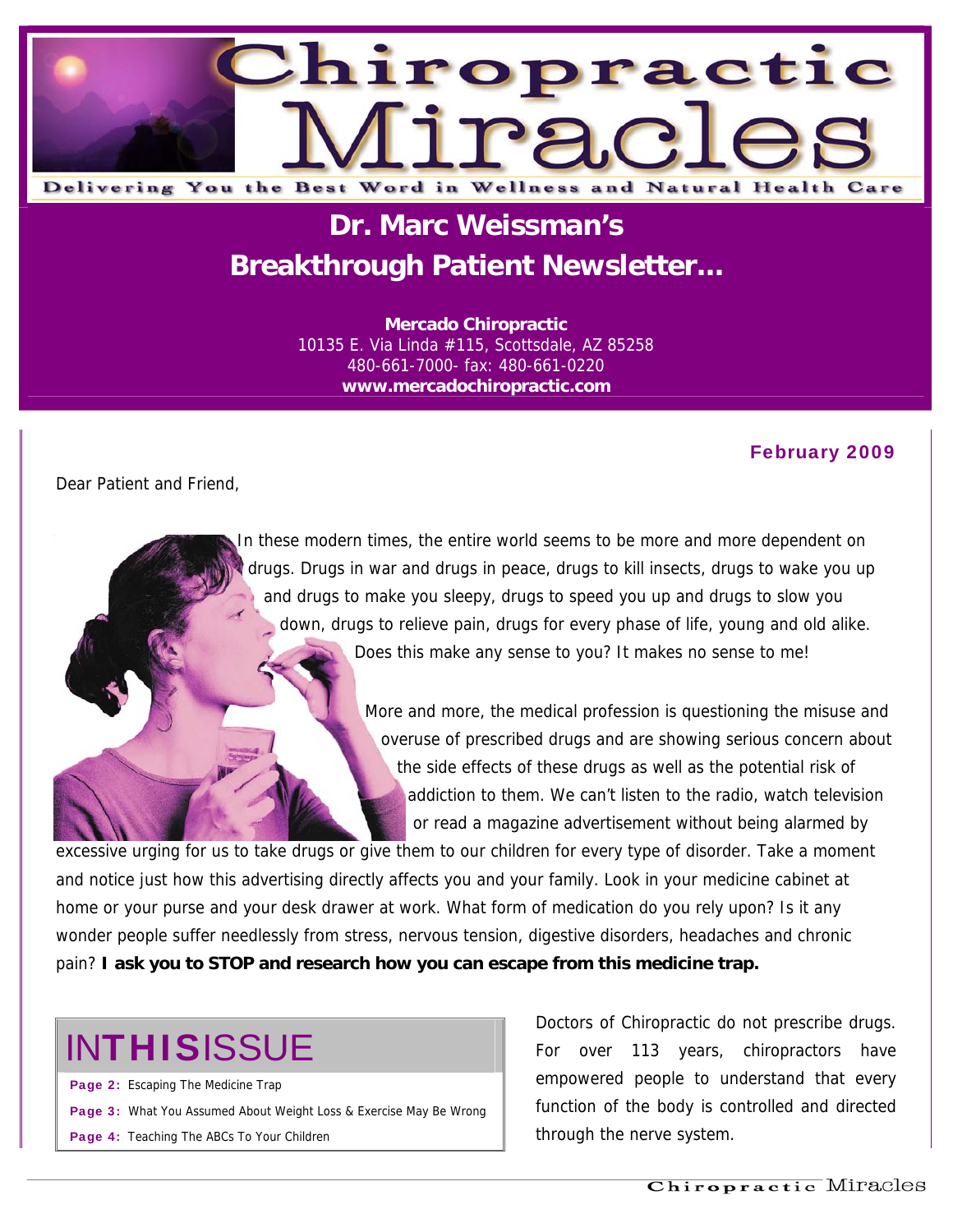Health comes from within. When the nerve system is clear from any interference and the communication from the brain to organs and tissues is 100%, the function of the body will be normal, and normal function brings health.

Doctors of Chiropractic focus on the significance of the spinal column as the key to health. The spinal column is the strength and support of the

body. It serves as the means of articulation for the larger bones and the attachment of major muscles. And most important, the spinal column houses the spinal cord and contains openings between the vertebrae for nerves to exit and provide direct communication between the brain and the body. Thus, the spine is the

master control center for the entire nerve system and the key to health!

During our busy everyday lives we experience different forms of stress such as physical stress (accidents, falls, lifting heavy objects, etc.), emotional stress (children, work, divorce, etc.), and chemical stress (processed foods, drugs,

water pollution, etc.) These forms of stress can cause misalignment of the spinal bones resulting in interruption of nerve flow and proper communication from the brain to the rest of the body. This is called a vertebral subluxation and results in diminished body function, lowered immune resistance and ultimately dis-eases.



**Chiropractic care is a health care approach based upon the body's natural ability to heal itself and is a very important step in a commitment to optimal health.** Optimal health is one of our most valuable possessions. We should value ourselves enough to strive for

the highest level of health. When we take responsibility for the choices we make regarding health, we give ourselves the best opportunity to achieve all of our health goals. Chiropractic care can help give us the natural health we deserve when we commit to learning more about our body and take all of the necessary steps to stay well.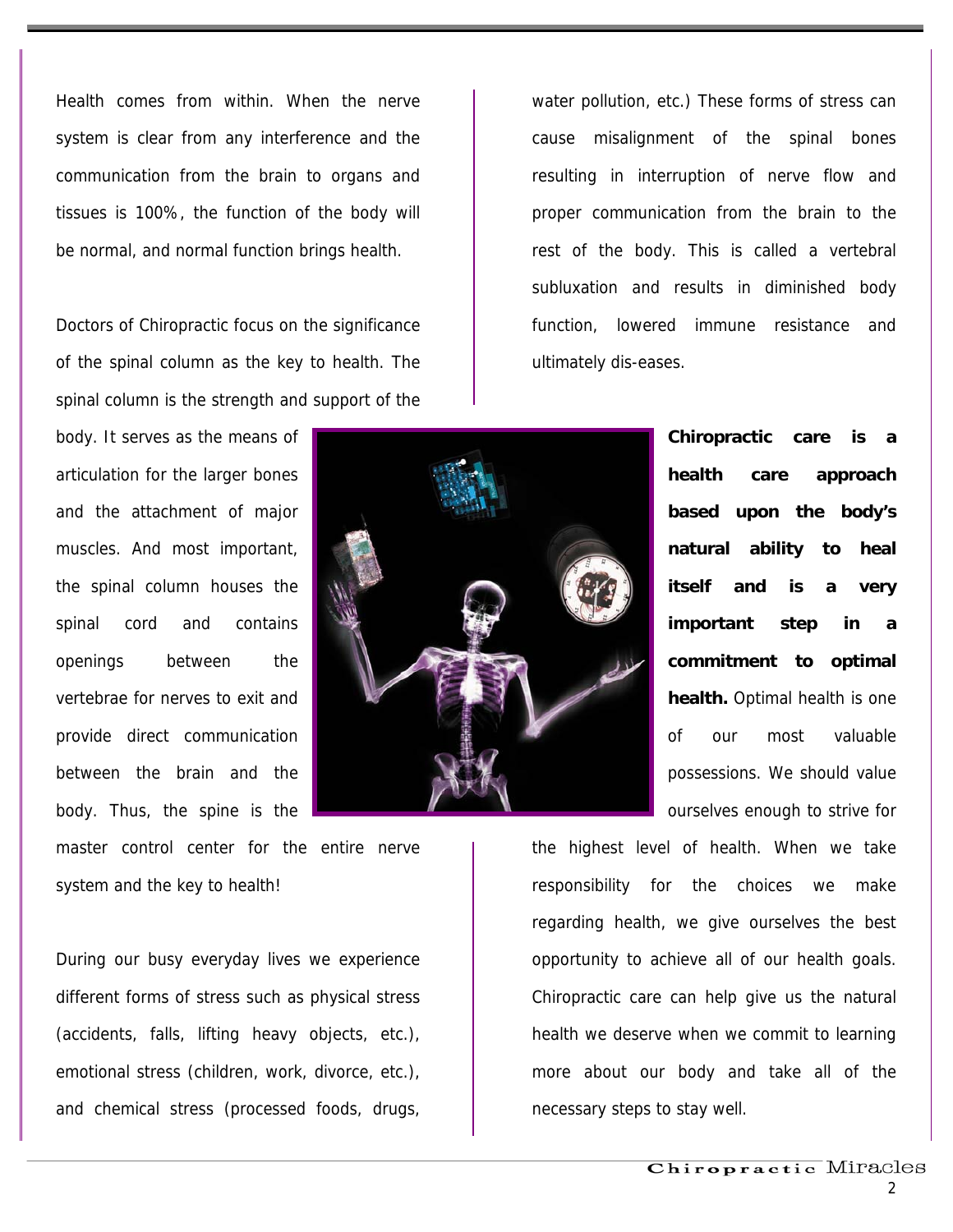### **What You Assumed About Weight Loss and Exercise May Be Wrong**

**Source:** New York Times; September 12, 2006

A Duke University Medical Center report on the various factors that affect weight loss points to vigorous, sustained exercise as a key factor.

Estimates for the benefits of milder forms of exercise, such as a one-mile walk burning 100 calories, are imprecise at best, and often do not take into account factors that reduce their actual effectiveness.

Machines such as treadmills, for example, overestimate the calories burned by 10-15 percent.

However, weight-bearing, gravity-fighting exercises like dancing, skating, running, and stair-climbing burn more calories, in the same period of time, than gentler water-based



exercises or cycling, although some make up for this by cycling for long periods.

How skillfully you perform your personal exercise regimen affects calorie burn too. Poor technique may make you work harder and expend more calories, but you'll quit faster and may hurt yourself along the way.

Vigorous, sustained exercise does more good, [not only for kids,](http://www.mercola.com/2006/sep/14/how_children_can_beat_obesity.htm) but adults as well. And considering all the good exercise can do – beating [diabetes](http://www.mercola.com/display/router.aspx?docid=33659) and [Alzheimer's](http://www.mercola.com/2006/mar/14/the_mind-altering_benefits_of_exercise.htm) for starters -- you'll want to get it right the first time. There is even compelling evidence that suggests [exercise makes you smarter.](http://www.mercola.com/2005/oct/4/exercise_makes_you_smarter.htm)

**CM** 

There are three important variables to consider when you exercise:

- **Length of time**
- **Frequency**
- **Intensity**

Most people don't exercise at the appropriate intensity and as a result aren't able to obtain the benefits. When you use the right dose you will receive absolutely amazing results, but if you under or overdose you will either not achieve the results you seek or suffer from unnecessary side effects.

The bottom line is that one of the best investments you could ever make in your health is your commitment to a regular exercise program that you can do the rest of your life. This is because exercise is not like money. You simply cannot bank it. Even if you were a world-class athlete, in about two weeks of non-exercise you would start to experience serious de-conditioning.